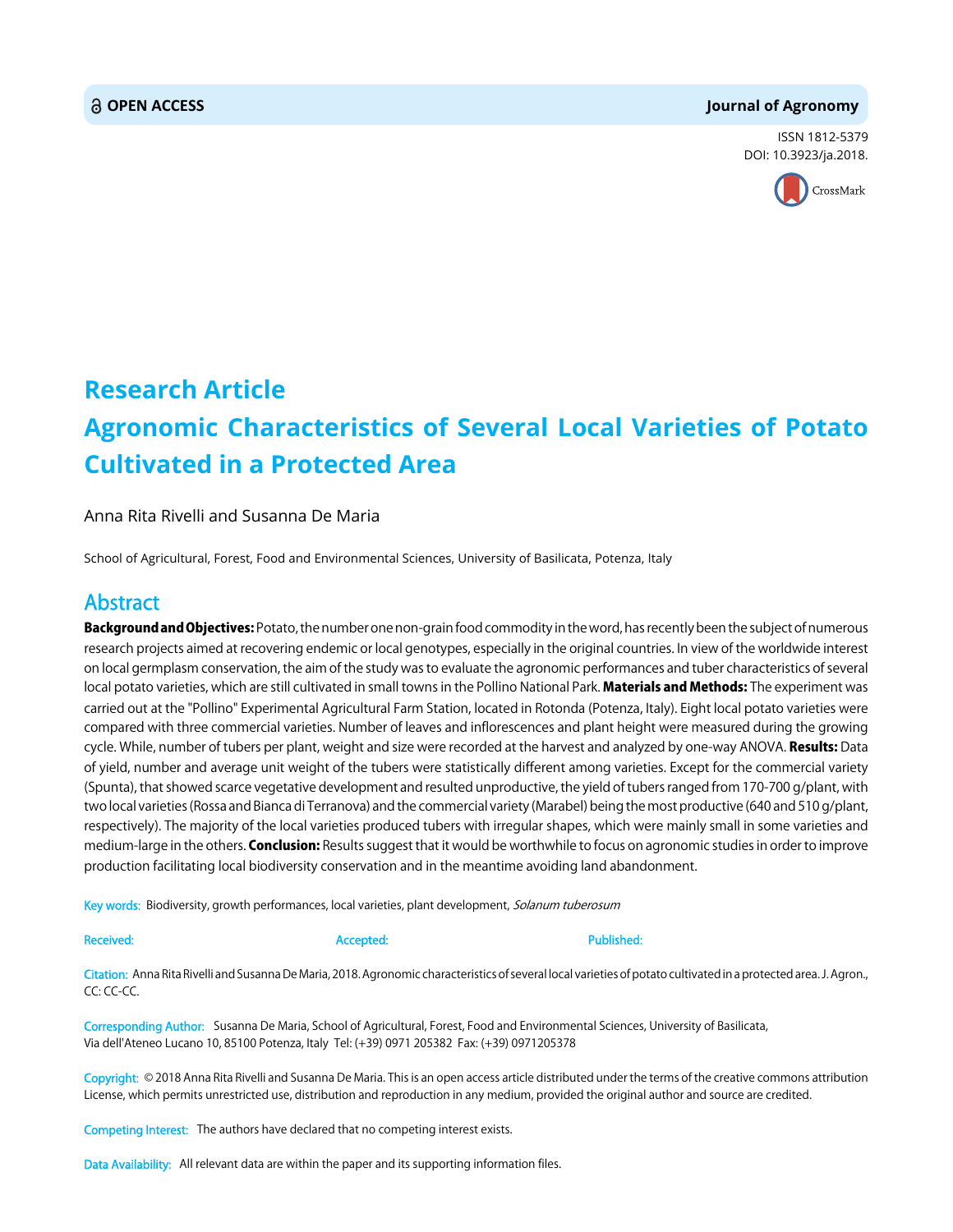#### INTRODUCTION

Cultivated potato (Solanum tuberosum L.) is the number one non-grain food commodity in the world, the fourth most important food crop after wheat, maize and rice, with a global annual production exceeding 350 million tonnes<sup>1</sup>. Considering the worldwide consumption and diffusion of potatoes<sup>2</sup>, as well as its nutritional value and peculiar features $3-5$ , the United Nations General Assembly declared 2008 as the International Year of the Potato (IYP). This event aimed to raise the awareness of the fundamental importance of potatoes as a staple food for humanity and to focus the world's attention on the recovery and preservation of new varieties drawn from the potato gene pool in order to improve the yield and nutritional value, to combat pests and diseases and to sustain production of marginal lands<sup>6</sup>. In this context, the species, which has long been studied in various fields of research, from the agronomic to the pharmaceutical and industrial sectors $7-9$ , has recently been the subject of numerous research projects aimed at recovering endemic or local genotypes, especially in the original countries<sup>10,11</sup>. Indeed, considering the risks resulting from genetic erosion of agricultural plant resources, several research projects have been addressing the safeguarding and conservation of crop biodiversity<sup>12,13</sup>, by surveying, preserving and promoting the agro-biodiversity, particularly in protected areas for their role as repositories of wilderness. Therefore, detailed research studies were carried out to analyse quantitative and qualitative characteristics of different potato ecotypes in a number of areas $14,15$ .

In the Pollino National Park (PNP) (the largest protected area in Italy), recent studies highlighted the richness of the genetic resources of agricultural interest (local genotypes and ancient varieties of a number of species) $16,17$ , besides emphasizing the spectacular biological diversity and the ecological role for biodiversity conservation. Numerous ancient fruit varieties, ecotypes of cereals, legumes and horticultural crops (several of which are included in the list of typical products certified PDO and PGI or Slow Food Presidia, or officially approved as Traditional Food Products named PAT) have been inventoried in municipalities inside the park. Particularly, as a result of a research survey funded by the park Authority from 2008, 500 varieties of fruit trees (belonging to 41 species) and 176 varieties of cereals and horticultural crops (belonging to 53 species) have been counted $18,19$ . Among the horticultural crops, the promotion of traditional and local varieties or ecotypes of potato, still cultivated in small areas of several municipalities of the park area are under way. Some of them, such as Patata Rossa di Terranova di Pollino, are included in the PAT list, while other varieties, which come from

the municipality of San Severino Lucano, are even at risk of extinction, being cultivated exclusively by "Custodian" farmers that jealously preserved them over the years. In this context, the aim of the study was to evaluate plant development and agronomic performances of eight local potato varieties cultivated in small areas of the PNP compared with three commercial varieties also cultivated in mountainous areas, with similar pedo-climatic conditions as the PNP. The experiment was conducted within the activities of research undertaken by the park authority aimed at promoting agro-food and rural development of the park.

### MATERIALS AND METHODS

Plant material and designs: The experiment was carried out on eleven varieties of *Solanum tuberosum* grown in an open field in 2011 at the "Pollino" Experimental Agricultural Farm Station, located in Rotonda (Potenza, Italyn coordinates: 39°57 07"N, 16°02 20"E; 580 m a.s.l.) the head office of the Managing Authority of the Pollino National Park.

Eight local varieties of potato (Paesana Gialla, Paesana Bianca, Casale, Marca, Patata Rossa di Terranova di Pollino, Patata Bianca di Terranova di Pollino, Patata Rossa di Teana, Patata Bianca di Teana) were compared with three commercial varieties (Marabel, Desiree and Spunta). The tubers used for sowing the local varieties were recovered from farmers of the park area who still retained these ancient local varieties and the tubers of the commercial varieties were purchased from local suppliers. More details about the geographical origin (town, altitude and geographic coordinates) of the propagation material used are reported in Table 1. After having ploughed the soil, the seed tubers of the eleven varieties were manually planted at a depth of about 10-15 cm in single rows (80 cm between the rows and 35 cm on the row) in plots (3.20 $\times$ 20 m) replicated three times, by the end of May, 2011. The agronomic practices (fertilization, irrigation, plant protection and weed control) were carried out following the disciplinary regulations for the production of potatoes in force in the park area and the local customs and practices.

**Data collection:** For the eleven varieties of potato selected for this study, data on plant development and quantitative and qualitative parameters of the tubers were recorded on 6 plants per plot. During the growing cycle, approximately every 10 days, the plant height (cm), number of leaves and inflorescences were measured. By the end of September, plants were harvested and the number of tubers per plant, weight (balance mod. SVI-50C, Acculab Sartorius, Goettingen, Germany) and size (caliber mod. 53301, Turoni s.r.l. Forlì, Italy)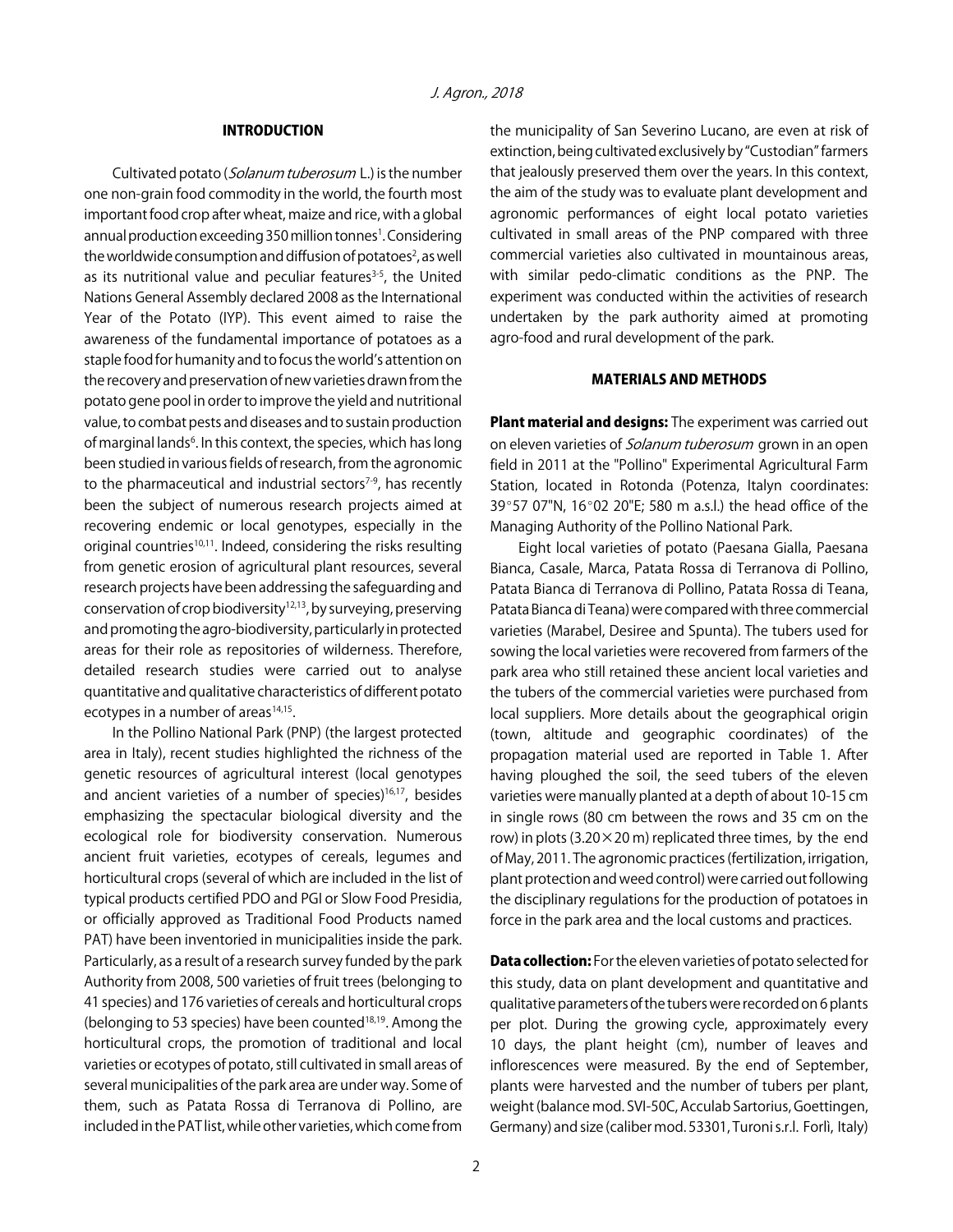|  |  | Table 1: Name, type and geographical origin (town, altitude and geographic coordinates) of the eleven varieties of potato analyzed |  |
|--|--|------------------------------------------------------------------------------------------------------------------------------------|--|
|--|--|------------------------------------------------------------------------------------------------------------------------------------|--|

| Name of the variety                   | Type       | Town of provenance   | Altitude (m a.s.l.) | Latitude             | Longitude          |
|---------------------------------------|------------|----------------------|---------------------|----------------------|--------------------|
| Paesana Gialla                        | Local      | San Severino Lucano  | 897                 | 40°01 12" N          | 16°08 18" E        |
| Paesana Bianca                        | Local      | San Severino Lucano  |                     |                      |                    |
| Casale                                | Local      | San Severino Lucano  | $\boldsymbol{u}$    |                      | $\mathbf{u}$       |
| Marca                                 | Local      | San Severino Lucano  | $\boldsymbol{u}$    |                      | $\boldsymbol{\mu}$ |
| Patata Rossa di Terranova di Pollino  | Local      | Terranova di Pollino | 863                 | 39°58 39" N          | 16°1744" E         |
| Patata Bianca di Terranova di Pollino | Local      | Terranova di Pollino |                     |                      |                    |
| Rossa di Teana                        | Local      | Teana                | 781                 | $40^{\circ}0733$ " N | 16°09 10" E        |
| Bianca di Teana                       | Local      | Teana                | $\mathbf{u}$        |                      |                    |
| Marabel                               | Commercial |                      |                     |                      |                    |
| Desiree                               | Commercial |                      |                     |                      |                    |
| Spunta                                | Commercial |                      |                     |                      |                    |

were recorded. This latter was defined by subdividing the tubers according to their weight (small tubers from 2-70 g and large above 71 g) and diameter (<40, 41-60 and >61 mm) in size classes and expressed as a percentage. Qualitative parameters including skin color, pulp color, tuber shape, color and depth of the eyes were also recorded.

**Statistical analysis:** Data were analyzed with one-way analysis of variance (ANOVA) to evaluate the significant differences among the potato varieties compared and means were separated by the Duncan's test at 0.05 probability level.

#### RESULTS AND DISCUSSION

Plant development during the growing cycle: Plant height and leaf number of the eleven varieties of potato analysed were recorded throughout the growing cycle (Fig. 1a, b, respectively). Considering plant height (Fig. 1a), differences among the varieties were already visible about one month after planting and maintained until harvesting plants: Rossa di Terranova and Desiree (local and commercial varieties, respectively) were the tallest varieties (with about 17.5 cm 34 days after planting up to 88 cm at harvest). Intermediate values were recorded in the other seven local varieties followed by the commercial Marabel and Spunta varieties that showed the lowest values (from 5-54 cm, on average). Considering the number of leaves per plant (Fig. 1b), the varieties in comparison had an upward trend during plant development until 87 days after planting when the highest number of leaves were recorded, then kept more or less constant or tendentially descending with the approaching of plant senescence. As for plant height, the number of leaves was higher in the varieties coming from the town of Terranova di Pollino (Rossa and Bianca) and the commercial variety Desiree, followed by Bianca di Teana, Paesana Bianca, Paesana Gialla and Casale. The lowest foliage was recorded in Spunta. Overall, values ranged from 2-6 leaves after 34 days of planting and from 13-21 leaves close to the harvesting of the tubers.



Fig. 1(a-b): (a) Plant height and (b) Number of leaves during the growing cycle of the eleven varieties of potato analyzed. Values are means  $(n = 6) \pm SE$ 

Differences in terms of plant height and number of leaves among the varieties analysed were expected as found in several studies regarding the evaluation of agronomic performances of potatoes<sup>9,15</sup>. According to several authors, such differences were associated to genetic variability, length and number of internodes on the stem<sup>20,21</sup>, leaf morphology<sup>15</sup> and growing conditions (e.g., temperature, altitude) $22$ . In this case, differences in plant development of the commercial varieties (particularly Spunta) could be associated to the adaptability to the pedo-climatic conditions of the park area.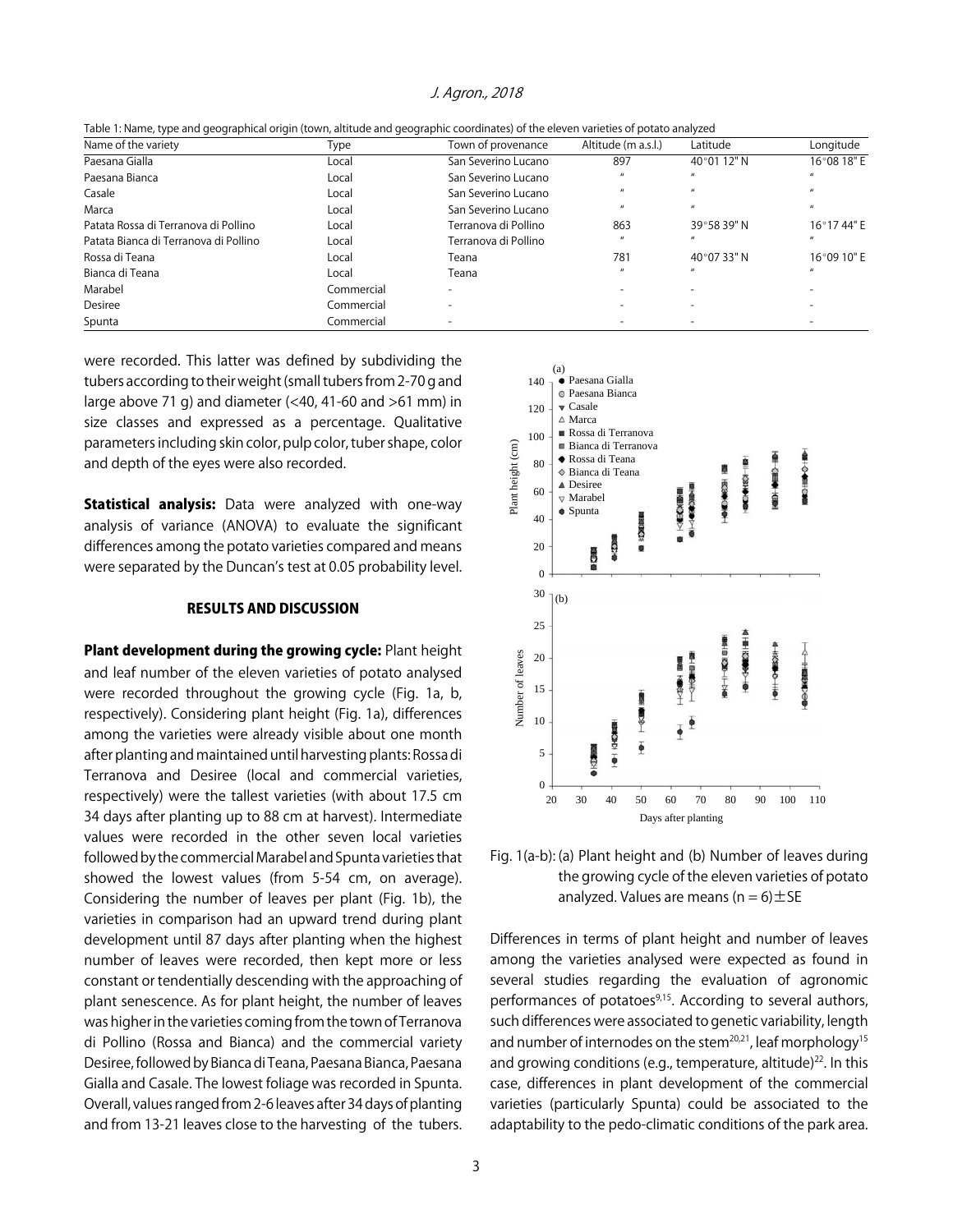

Fig. 2(a-c): (a) Yield, (b) Number and (c) Average unit weight of the tubers of the potato varieties analysed. Values are means  $(n = 6) \pm$  SE. Different letters above the bars indicate significant differences for  $p \le 0.05$  based on Duncan's test

In fact, considering flowering duration and number of inflorescences, the local varieties showed a similar trend with the exception of Rossa di Terranova that produced more inflorescences (up to 4-5, two months after planting), while among the commercial varieties, Spunta and Marabel showed a shorter flowering duration and flowered later than Desiree (data not shown).

Tuber traits and yield: Data of yield, number and average unit weight of the tubers were statistically different among the varieties analyzed (Fig. 2). Except for the commercial variety

Spunta, that showed lowered vegetative development and resulted unproductive, the yield of tubers ranged from 170-700 g/plant, with average values of 384 and 460 g/plant for local and commercial varieties, respectively (Fig. 2a). The two local varieties Rossa and Bianca di Terranova and the commercial Marabel showed the highest yields of tubers while Bianca di Teana, Paesana Bianca and Gialla the lowest (184 g/plant, on average), intermediate values were recorded in the remaining varieties (414 g/plant, on average). It is well known that potato yields vary depending on several factors, including crop varieties and genotypes<sup>23</sup>. The yield per hectare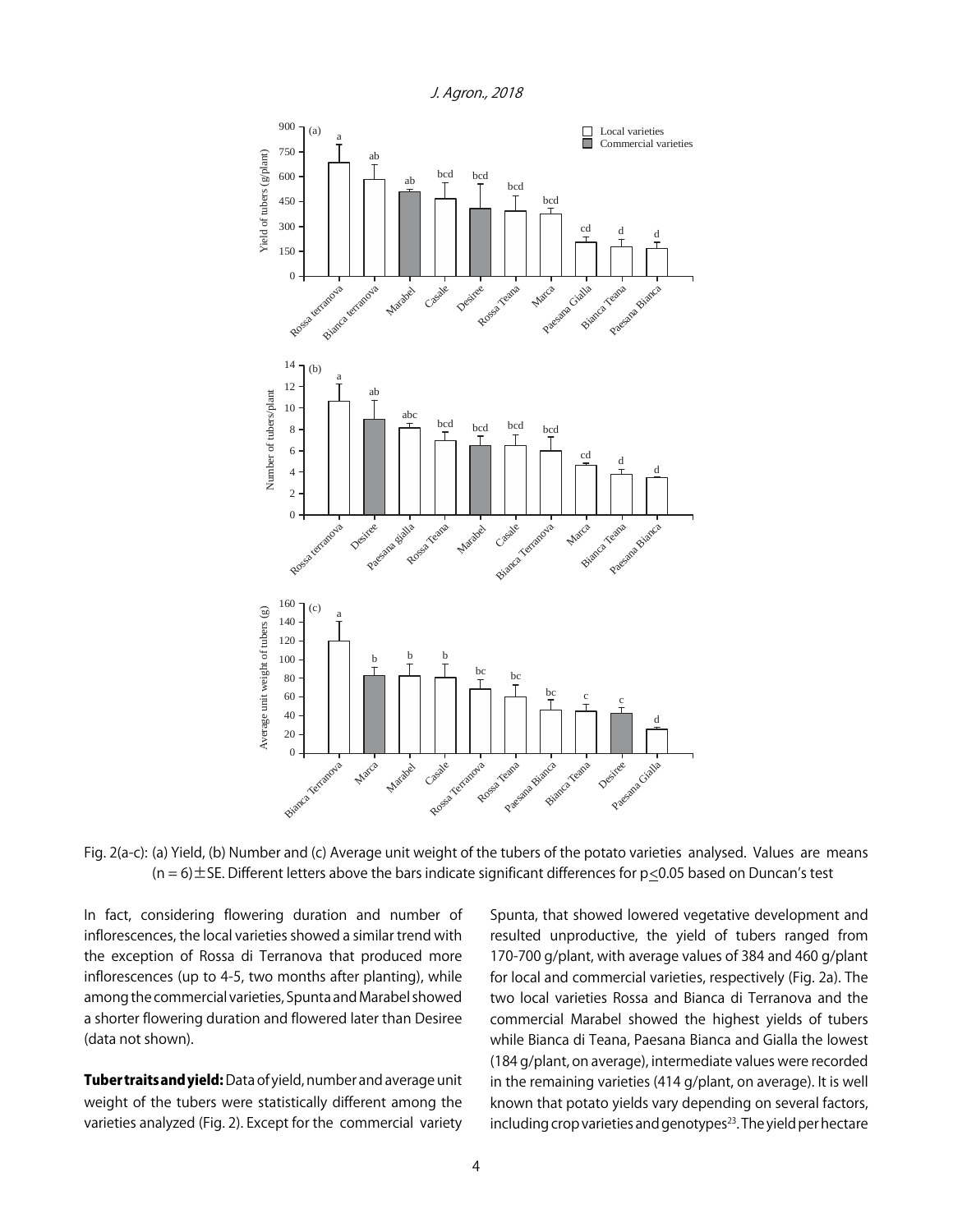

Fig. 3(a-b): Tuber size classes (expressed as percentage) based on (a) Weight and (b) Diameter of the tubers

ranged from about 4-17 t, with Rossa and Bianca di Terranova showing the highest production. These latter, together with the commercial variety Marabel, were the only ones showing a tuber production falling within the typical potato production range of Central European countries (ranging between 12 and 20 t ha<sup>-1</sup>) according to Pedersen *et al.*<sup>24</sup>. In Italy the potato production is reported to vary from 22.4-25.9 t ha<sup>-1</sup>, but unfortunately it is difficult to estimate and identify a mean yield because of the co-existence of a myriad of potatoes types and varieties<sup>24</sup>. Particularly, the same authors indicated that for commercial potato production the average is higher at about 40 t ha<sup> $-1$  24</sup>. Therefore, the choice of variety plays a significant role in potato production, mainly in regions with small production areas and with pedo-climatic conditions that do not favour the cultivation of commercial cultivars.

Besides the production, the number of tubers produced per plant has also been taken into account, as shown in Fig. 2b. The potato Rossa di Terranova and the commercial variety Desiree showed the highest values (11 and 9, respectively) while Bianca di Teana and Paesana Bianca the lowest (3.6 on average), the remaining varieties produced between 6 and 8 tubers. Although Rossa di Terranova was the most productive, it showed an average unit weight of tubers much lower than Bianca di Terranova which reached the highest absolute weight (120 g) as reported in Fig. 2c, in contrast, the significantly lower values were presented by Paesana Gialla (25 g) and Bianca di Teana (45 g). The other local varieties like Casale, Marca, Rossa di Terranova, Rossa di Teana and Paesana Bianca and the commercial variety Marabel produced tubers of intermediate weight, which resulted not statistically different among themselves. In order to better distinguish the differences between the varieties, the number of tubers was expressed as a percentage by separating small (weighing between 2 and 70 g) and big tubers (weighing more than 71 g) according to their respective weight (Fig. 3a). Among the local varieties, Paesana Gialla produced many small tubers accounting for 96% of the total production, followed by Bianca di Teana (82%), Paesana Bianca (76%) and finally Marca and Casale that both showed 50% of the two weighted classes considered. Conversely, Bianca di Terranova produced a few small tubers and a high percentage of big tubers (70%). Even the two commercial varieties produced rather big tubers than small. As regards to the size of the tubers, classified according to their diameter (small <40 mm, medium 41-60 mm, large > 61 mm) (Fig. 3b), the majority of the varieties produced homogeneous tubers mostly comprised between the small and medium sized classes, Paesana Gialla, Paesana Bianca and Bianca di Teana showed a high percentage of small-sized tubers (up to 70%) while Bianca di Terranova showed mainly medium to large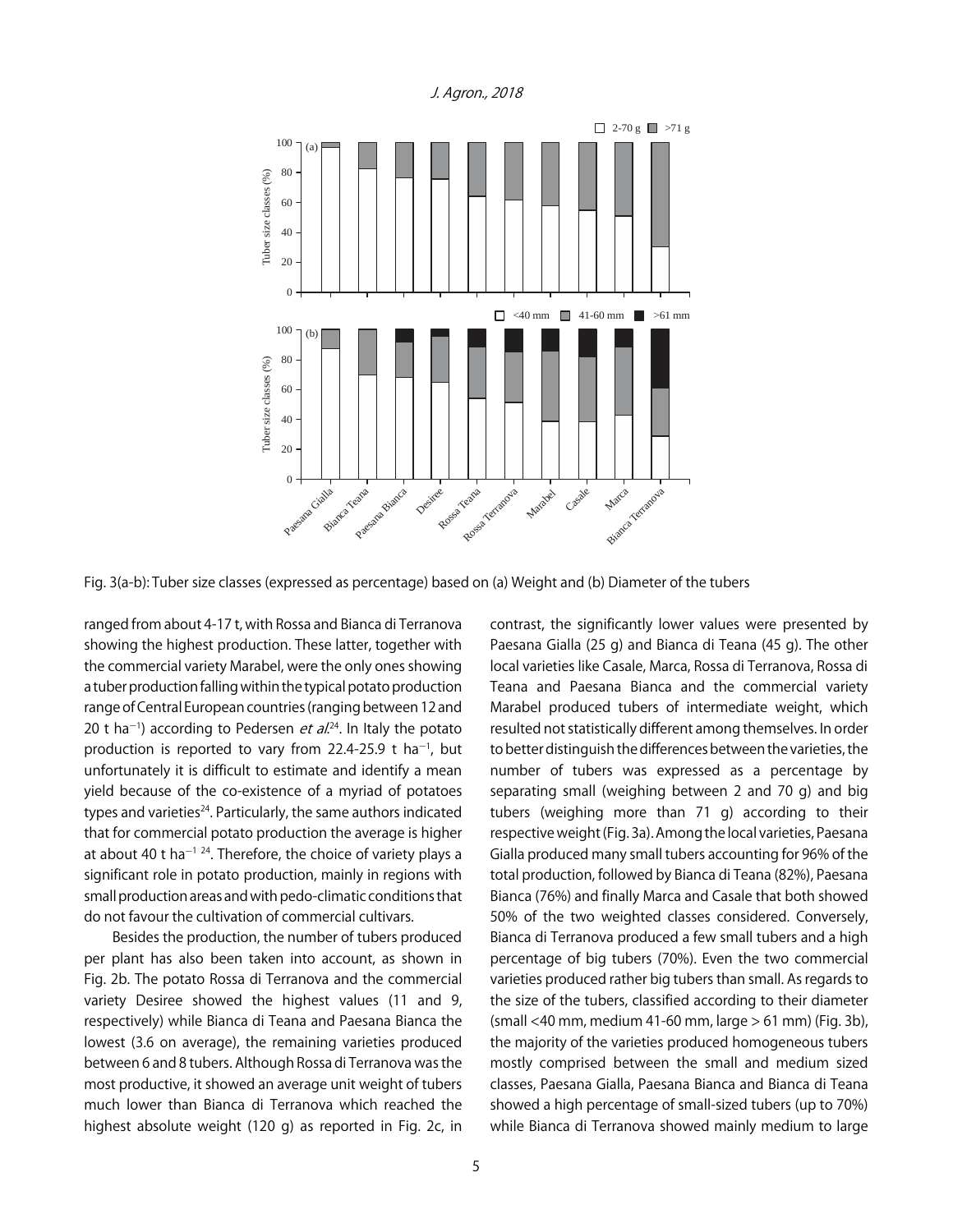| Table 2: Tuber characteristics of the local (the first eight in the table) and commercial (the last two) varieties of potato analyzed |  |
|---------------------------------------------------------------------------------------------------------------------------------------|--|
|---------------------------------------------------------------------------------------------------------------------------------------|--|

| Variety             | Shape      | Depth of eyes | Skin color  | Pulp color   |
|---------------------|------------|---------------|-------------|--------------|
| Paesana Gialla      | Oval round | Deep          | Yellow      | Yellow       |
| Paesana Bianca      | Oval Round | Shallow       | Yellow      | White        |
| Casale              | Round      | Shallow       | Dark yellow | White        |
| Marca               | Oval round | Medium        | Dark yellow | White        |
| Rossa di Terranova  | Long oval  | Shallow       | Red         | Yellow       |
| Bianca di Terranova | Long oval  | Shallow       | Yellow      | White        |
| Rossa di Teana      | Oval       | Deep          | Red         | White        |
| Bianca di Teana     | Long oval  | Shallow       | Dark yellow | White        |
| Marabel             | Oval       | Medium        | Yellow      | Dark yellow  |
| Desiree             | Oval       | Shallow       | Red         | Light yellow |

sized tubers. Potato and other vegetable crops are commonly priced differently across a range of product sizes. Tuber size is an indicator of the "marketable yield" which is more important than the total tuber yield. The usable portion is related to the average weight of potatoes. The smaller the potatoes, the greater the proportions discarded by peeling<sup>7</sup>. Generally, production goals require optimizing tuber size to maximize crop value, since different potato market classes have different pay scales across different tuber size categories. In our case, even considering the sizes, the best local varieties showed best performances in comparison with the best commercial varieties. Such results were almost expected during the supervision of plant development, considering that the growth of the tubers is related to morphometric parameters of the above-ground portion<sup>23,25</sup>. However, considering that tuber size is correlated with number of stems per plant and plant density25,26, further studies should be addressed to evaluate the best agronomic practices to improve local variety production. In this context, local testing of endemic and commercial potatoes is necessary, since the growth and development is considerably influenced also by climatic and soil conditions.

Besides quantitative agronomic performances, including size, potato tubers come in thousands of varieties with great differences in shape, colour, texture and taste, which affect cooking characteristics and differently attract the interest of the consumers. Therefore, at harvesting time some tuber traits have been noted, as shown in Table 2. Among the local varieties, almost all presented light to dark yellow skin with the exception of Rossa di Terranova and Rossa di Teana, which as indicated by their names have both red skin. Paesana Gialla and Rossa di Terranova were the only type with yellow pulp. Tubers were mostly oval shaped or long and round oval, many of them presented shallow, yellow or white-colored eyes. Considering the two commercial varieties, Marabel presented both yellow skin and pulp while Desiree was red skin and light yellow pulp. Both varieties produced long oval tubers, of medium-size with yellow eyes of medium depth for Marabel and shallow for Desiree. Although the commercial varieties

produce tubers with good flavour and suitable for different culinary use, local varieties, including the less productive, are part of the culinary tradition in the cultivated area and therefore have a flavour that is most appreciated by end consumers. Particularly, Patata Rossa di Terranova di Pollino, is characterized by a compact, dry tannery, especially tasty and usable for any culinary use (from roasted, sliced into chips or wedges or used in salads or mashed) while, among varieties coming from San Severino Lucano municipality, Marca is of particular interest because it is floury but does not flake during the cooking process and it is considered ideal for bread-making, typically produced with Marca or Paesana varieties and included in the Traditional Food Products.

#### **CONCLUSION**

The local varieties of potatoes grown in Pollino National Park (Italy) have shown appreciable vegetative and productive performances, with Patata Rossa di Terranova di Pollino (that is listed in the Traditional Food Products) and Patata Bianca di Terranova di Pollino being the most productive. This latter, together with Marca and Casale (traditionally cultivated in small areas of the municipality of San Severino Lucano and at risk of erosion) were also distinguished for the greater production of medium-large tubers. The results obtained demonstrated a great adaptability also in the commercial varieties Marabel and Desiree to the pedo-climatic conditions of the high altitude areas of the park, providing similar tuber production to those obtained in other areas of cultivation and of diverse altitudes.

Considering the appreciable production and tuber characteristics (in terms of unit weight and size) of the local potato varieties and the excellent recognised organoleptic characteristics typically of the potato cultivated in the mountains (greater dry matter and starch), the qualitative and nutritional characteristics of local genotypes should be further analyzed with the aim to sustain the protection and preservation of such biodiversity.